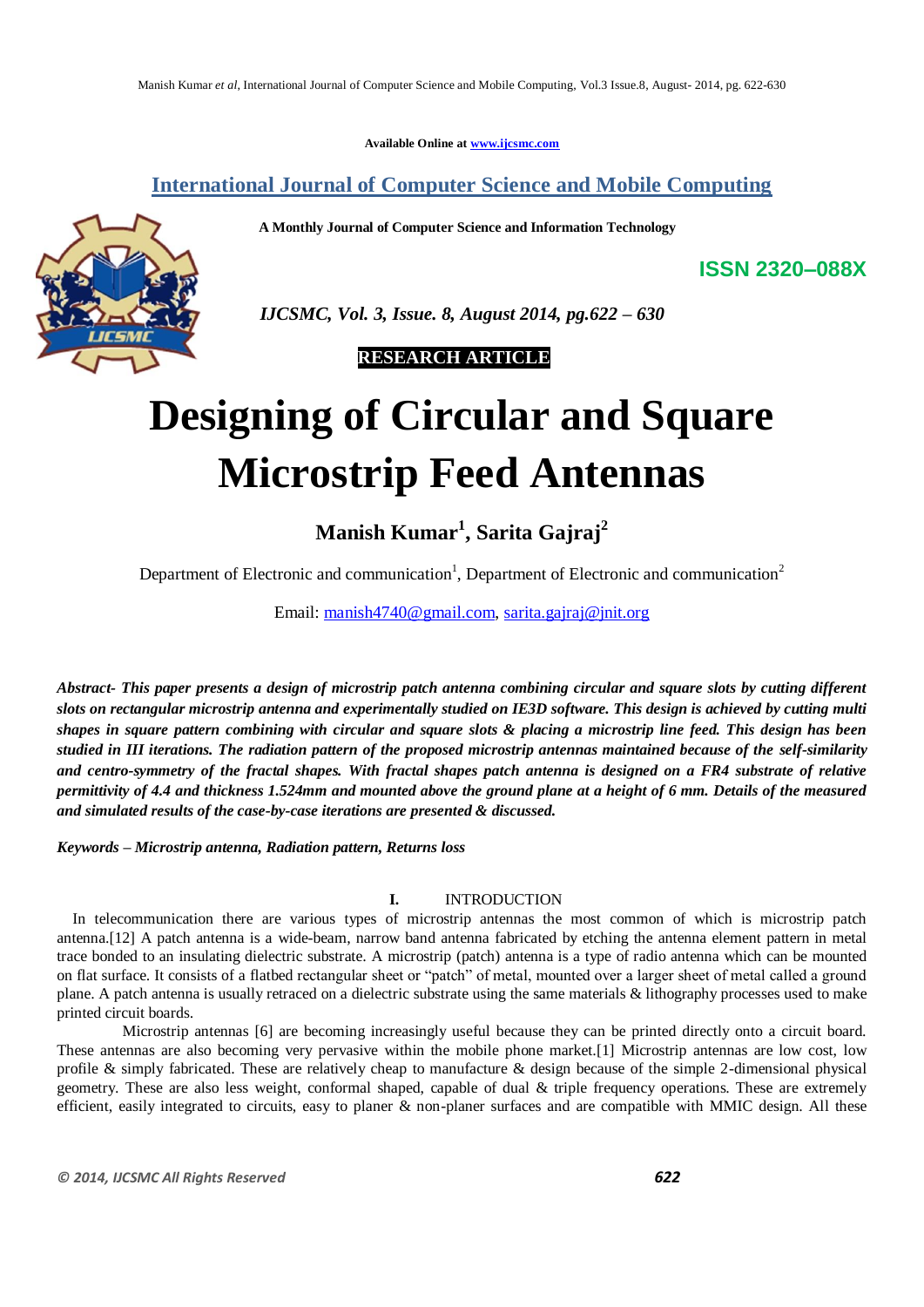features make patch antennas widely implemented in many applications, such as high performance aircrafts, wireless communication, satellite and missile applications. However microstrip antennas have disadvantages also, narrow bandwidth being a serious limitation. Different techniques are projected to improve it, and one of the methods proposed by various researchers is by cutting slots on it. In this paper we have designed a Microstrip Patch antenna using proposed by various researchers is by cutting slots on it. In this paper we have designed a Microstrip Patch antenna using circular and square slots on the rectangular microstrip antenna[2].

The purpose of this work is to design a microstrip patch antenna using viable simulation software . IE3D, from zeland software,Inc.,[7] is an electromagnetic simulation and optimization software useful for circuit and antenna design. IE3D has a menu driven graphic interface for model generation, and uses a field solver based on full wave, method-of-moments to solve current distribution on 3D and multi-layer structures of general shape.

# **II.** FRACTAL SLOTS

Fractals mean irregular fragments. Fractals describe a composite set of geometries ranging from self similar/ self-affine to other irregular structure. Fractals are generally composed of various copies of themselves at different scales and hence do not have a predefined size, which makes their use in antenna design very promising. Fractal antenna engineering is an egressing field that employs fractal concepts for developing new types of antennas with notable characteristics. Fractal shaped antennas show some attractive features which results from their geometrical properties[8].

 The inimitable features of fractals such as self-similarity and space filling properties enable the realization of antennas with interesting feature such as multi-band operation and miniaturization. A self-sowed set is one that consists of scaled down copies of itself. This property of self-similarity of the irregular fragment geometry [11] aids in the design of fractal antennas with multiband feature. The self-sown current distribution on these antennas is expected to cause its multiband characteristics. The space-filling characteristics of fractals tend to fill the area occupied by the antenna as the order of iteration is increased. Higher order fractal antennas feat the space-filling property and enable miniaturization of antennas. Fractal antennas and arrays also display lower side-lobe levels. Fractals have been applied successfully for miniaturization and multi-band operations of simple antennas generally dipole, loops and patch antennas. It has been observed that such as approach result in decrease of the input impedance bandwidth [9].



In microstrip line feed technique, a conducting strip is connected directly to the edge of the microstrip patch as shown in the figure below.



Figure 1: Microstrip line feed

The conducting strip is lesser in width as compared to the patch  $\&$  this kind of feed arrangement has the advantage that the feed can be etched on the same substrate to provide a planar structure. The purpose of the inset cut in the patch is to match the impedance of the feed line to the patch without the need for any supplementary matching element. This is achieved by properly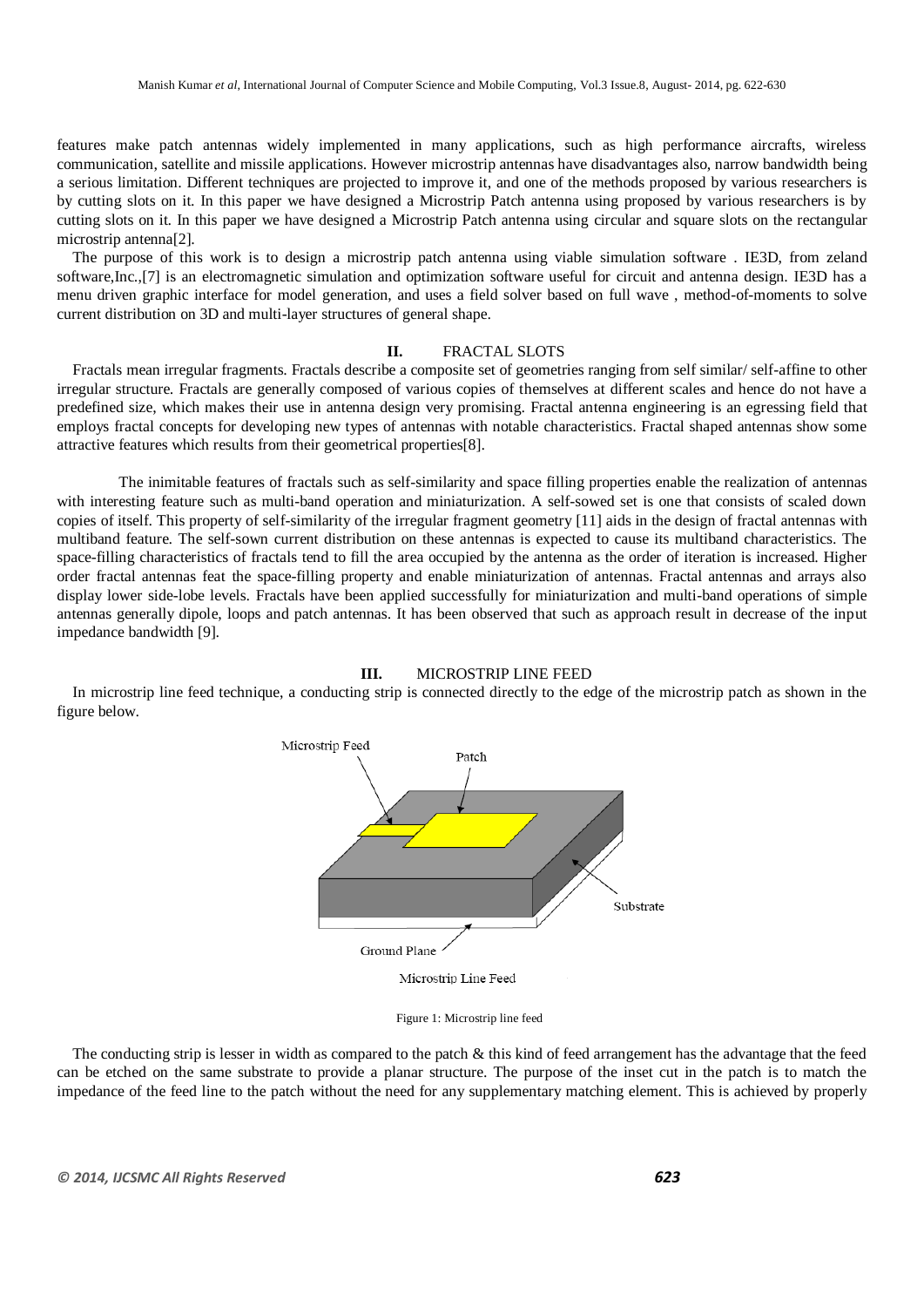controlling the inset position. Hence this is a trouble-free feeding scheme, since it provides ease of fabrication & simplicity in modeling as well as impedance matching. However as the thickness of the dielectric substrate being used, increases surface waves & false feed radiation also increases, which hampers the bandwidth of the antenna. The feed radiation also leads to undesired cross polarized radiation.[2]

# **IV.** ANTENNA DESIGN

The design idea was taken from broadband antennas to make the antenna work in a large band of frequencies of the many broadband antennas, square and circular patch antenna was chosen. Hence the chosen shape of the patch was cutting of different square slots in iteration I, different circular slots[13] in iteration II and designs of both iteration I, and iteration II are collective to get resultant geometry of iteration III ,with an aim to achieve smaller size antenna[4]. The software used to model and simulate the microstrip patch Antenna using circular and square slots was IE3D, it can be used to calculate and plot VSWR, return loss, radiation pattern, smith chart and various other parameters.

#### *ITERATION I*

The geometry of iteration I of proposed microstrip patch antenna using Rectangular slots presented in fig.2 with front (top) view.



Figure 2. Geometry of iteration 1 with t=1.524, Permittivity=4.4 and grid size=.025 ,l=20,w=20, feed length=20mm, feed width=2mm. big square= 4\*4,small  $same = 1$ mm.

The design of iteration I is achieved by cutting square slots on a rectangular microstrip antenna. In the centre one square slot is taken and 4 square fractal slots are taken on each corner of the central slot. The dimension of the central square fractal slot is 4- 4(length-width) and the dimensions of each of the four corner fractal slots are 1-1(length-width).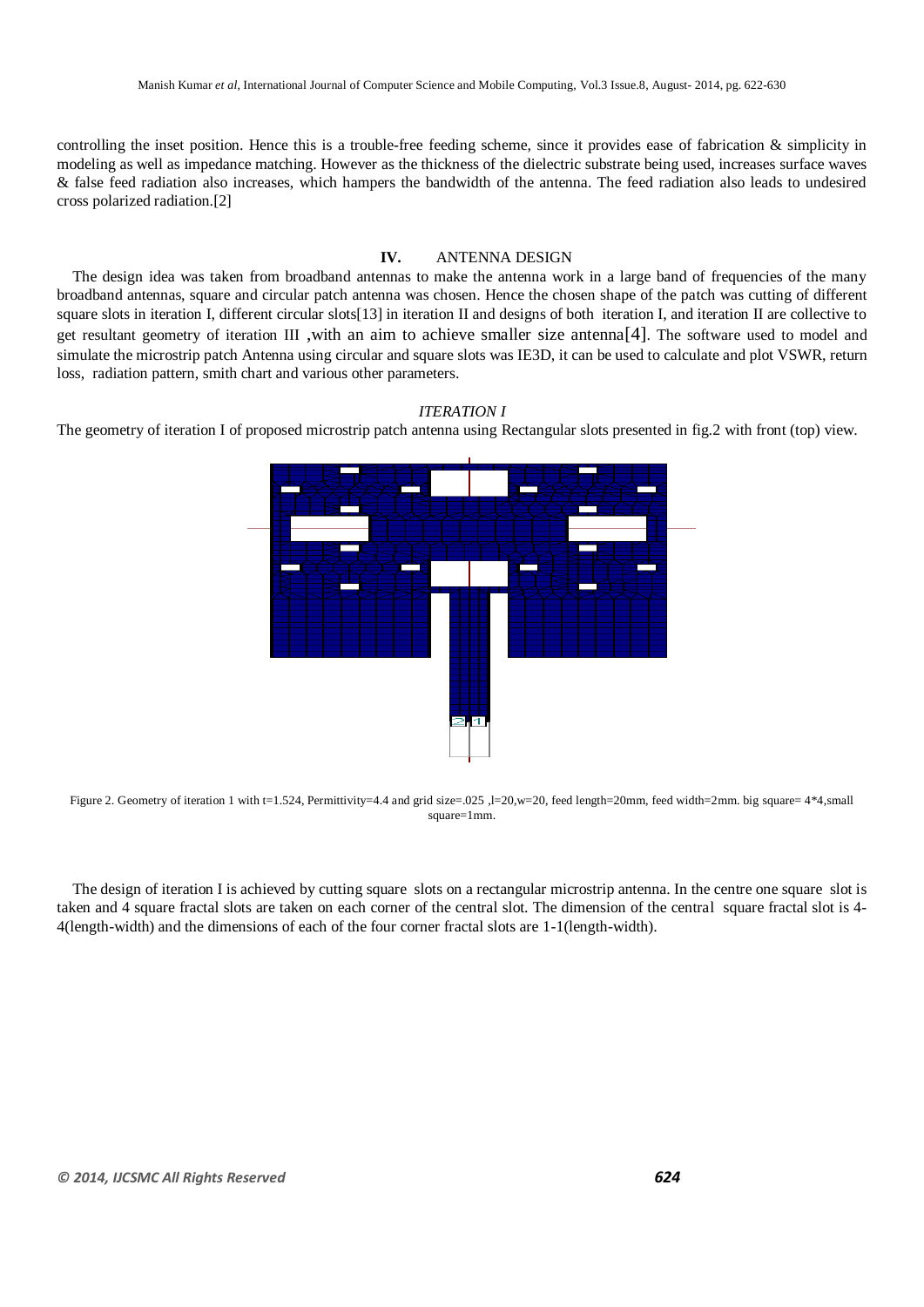

Figure 3. Return loss vs. Frequency curve of iteration I for proposed antenna



Figure 4. Input impedance loci using smith chart of iteration I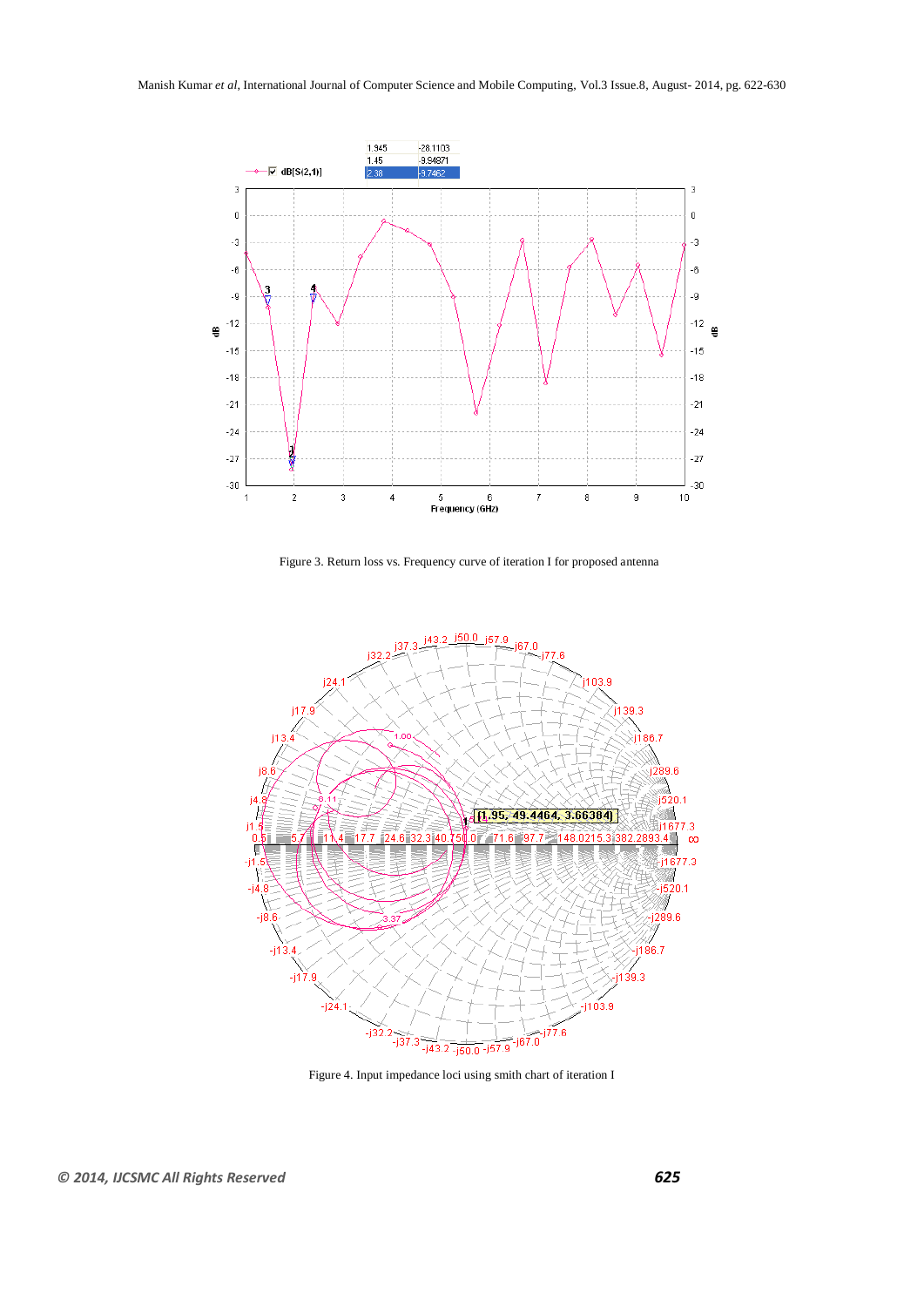# *ITERATION II*

The geometry of iteration II of proposed microstrip patch antenna using circle slots presented in fig.5 with front (top) view.. In this design four circular slots are taken on each corner of the rectangular microstrip antenna. The radius of these four circle slots are 2mm(6,6) . In the center one crown circle slot taken. Radius of this circle is 4mm(0,0).



Figure 5. Geometry of iteration II for proposed antenna. Big circle=4mm(0,0),small circle=2mm,radius(6,6)



Figure 6. Return loss vs. Frequency curve of iteration I for proposed antenna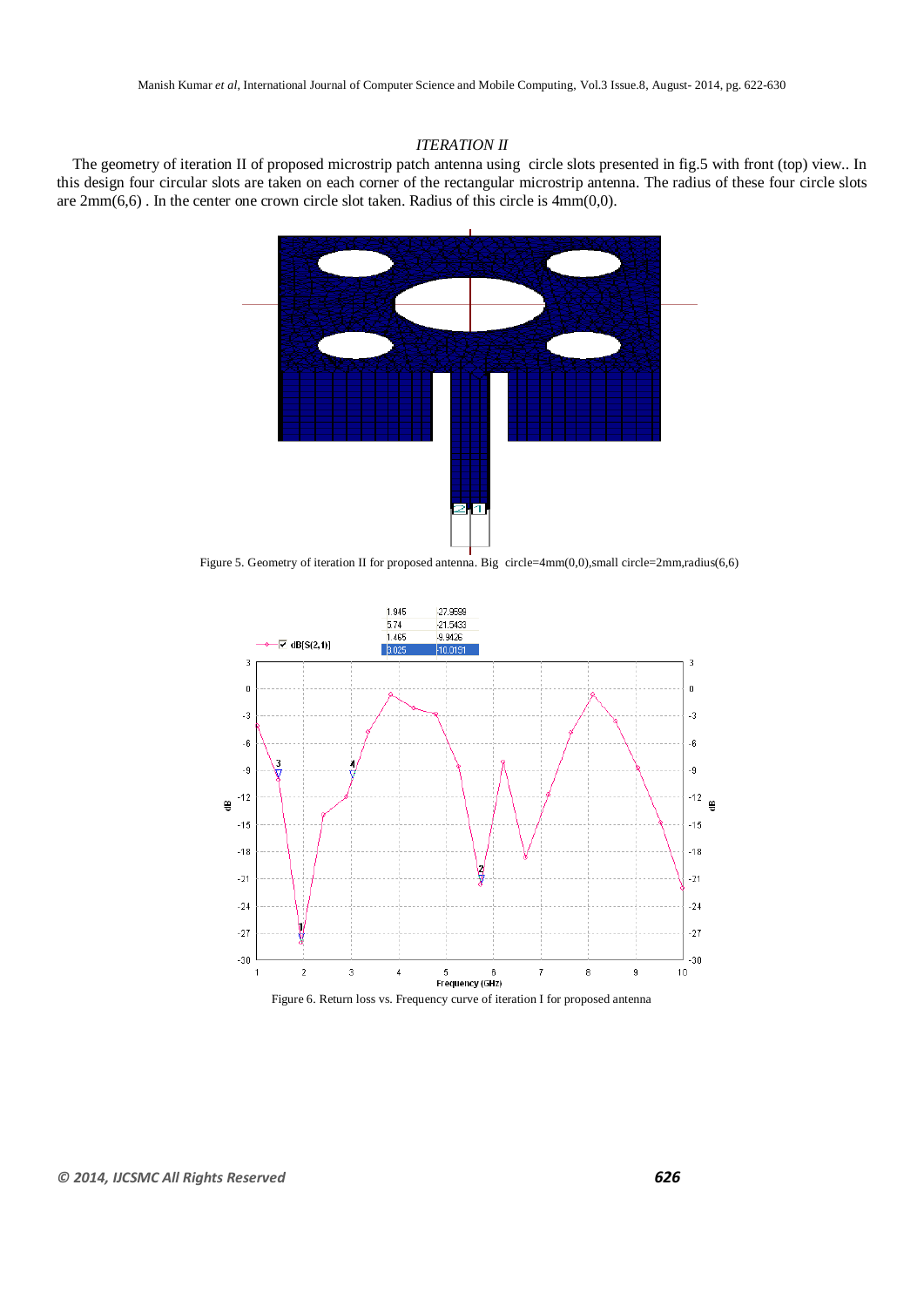

Figure 7. Input impedance loci using smith chart of iteration II

### *ITERATION III*

The geometry of iteration III of proposed microstrip patch antenna using circular and square feed presented in fig.8 with front (top) view.

Resultant geometry of iteration III is obtained by combining the geometry of both iterations I & II. This is done so that better result can be achieved with Iteration III in comparison to the individual iterations.



Figure 8. Geometry of iteration III for proposed antenna. Big square=4\*4mm (7,0),small square=1\*1mm(6,9)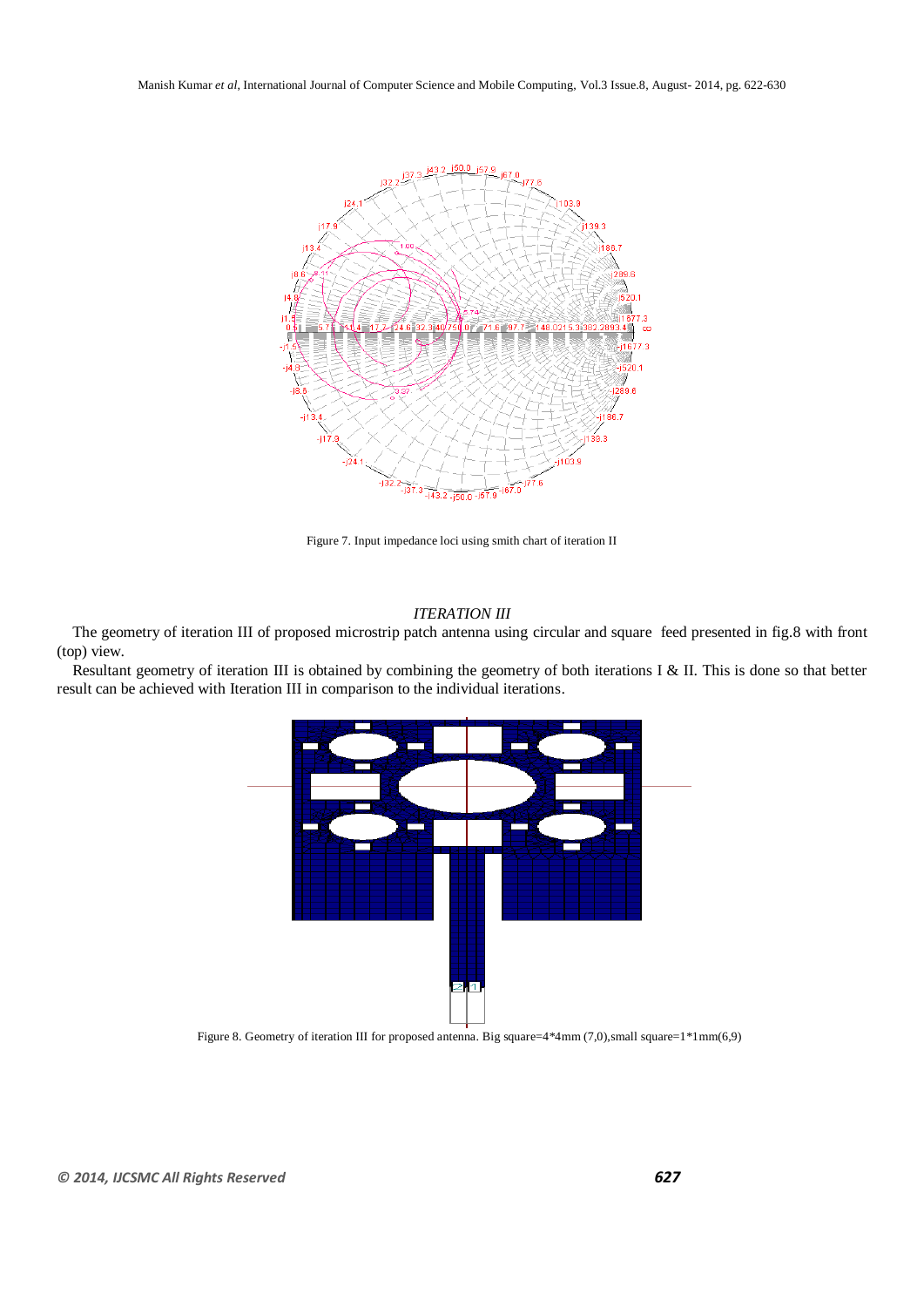

Figure 9. Return loss vs. frequency of iteration III for proposed antenna



Figure 10. Input impedance loci using smith chart for iteration III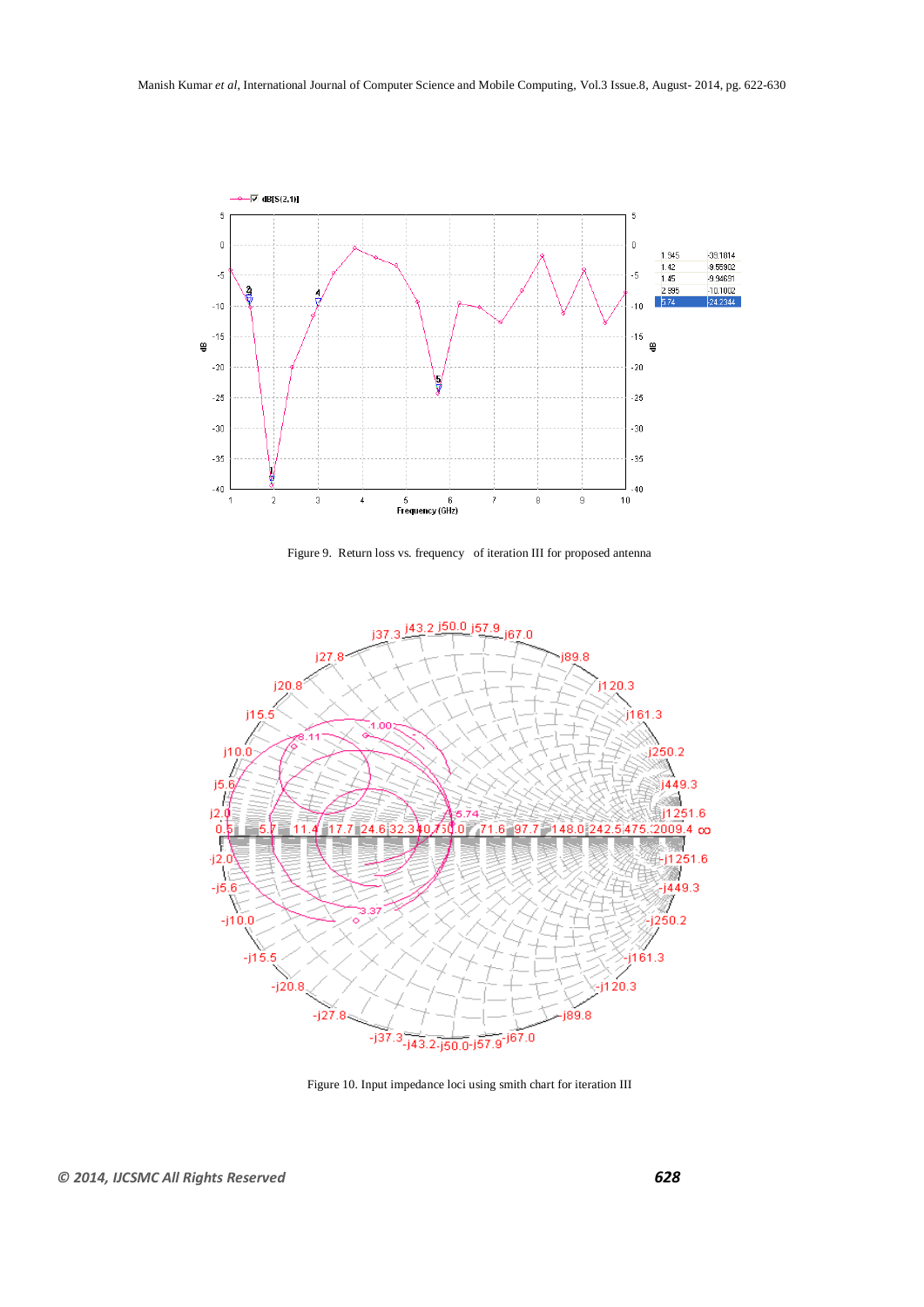| <b>Types</b>              | <b>Iteration I</b> | <b>Iteration II</b> | <b>Iteration III</b> |
|---------------------------|--------------------|---------------------|----------------------|
| <b>Resonant Frequency</b> | 1.945              | 1.945               | 1.945                |
| VSWR                      | 1.08               | 1.07                | 1.02                 |
| <b>Return Loss</b>        | $-28.113$          | $-27.995$           | $-39.1814$           |
| <b>Bandwidth</b>          | 47%                | 80%                 | 80%                  |

Table1: Comparison of different results of Iteration I, II & III

These results from the table1 show that the combination of Iterations I & II, Iteration III produced better results than the individual iterations. The results for VSWR & Return loss for Iteration III have improved compared to Iteration I & II. Also the bandwidth of Iteration III. These results are in line with the objective of this paper.

## **V.** RESULTS AND DISCUSSION

The projected antenna has been simulated by using IE3D by Zealand Software Inc.[7] .It is considered as a point of reference for electromagnetic simulation packages. The principal formulation of the IE3D is an integral equation obtained through the use of Green's functions. In the IE3D, it is possible to model both the electric current on a metallic structure  $\&$  a magnetic current instead of the field distribution on a metallic aperture

 In this paper, square microstrip patch antenna circular and square feed slots is fabricated on a FR4 substrate of thickness 1.524 mm and relative permittivity of 4.4. It is mounted above the ground plane at height of 6 mm.[5]

 Table 1 shows the variation of return loss with frequency, VSWR and Bandwidth for iteration I, II and III. Plot result shows resonant frequency 1.945 GHz. Minimum return loss for iteration I and II is -28.113 and-27.995 respectively .Minimum - 39.1814db return loss is available at resonant frequency for iteration III which is significant. Fig.4, 7 and10 shows the input impedance loci using smith chart for iteration I, II and III respectively. In each iteration Input impedance curve passing near to the 1 unit impedance circle that shows the perfect matching of input. And total available impedance bandwidth is 47%for iteration I, 80%for iteration II and 80% for iteration III.[3]

## **VI.** CONCLUSION

Traditional wideband antennas (spiral and log-periodic) and arrays [10] can be analyzed with fractal geometry to shed new light on their operating principles. More to the point, a number of new configurations can be used as antenna elements with good multiband characteristics. Due to the space filling properties of fractals, antennas designed from certain fractal shapes can have far better electrical to physical size ratios than antennas designed from an understanding of shapes in Euclidean space.

The measurement results show a maximum patch size reduction is achieved by the proposed fractal antennas, without debasing the antenna performances, such as the return loss and radiation patterns. The essence of this size reduction technique is loading the inductive elements along the patch edges, and loading Self-sown slots inside the patch, to increase the length of the current path. The essence of the maintenance of the antenna radiation patterns is the self-similarities and centro symmetry of the fractal shapes[9]. The main reward of the proposed method are: (i) great size reduction achieved , (ii) the radiation patterns maintained, (iii) wider operating frequency bandwidth achieved, (iv) no vias to the ground, and (v) easiness of the design methodology. To the best of our facts, this is the most effective technique pro- posed for the miniaturization of microstrip patch antennas so far. The small-size patches derived from this technique can be used in integrated low-profile wireless communication systems successfully. With the aim to continue compactness requirements and to maintain the overall layout as simply as possible and keeping the realization cost very low.

# REFERENCES

[1] James, J.R. and Hall, P.S.: 'Handbook of Microstrip Antennas' (Peter Peregrinus)

[2] Constantine A. Balanis: 'Antenna Theory, Analysis and Design' (John Wiley & Sons)

[3] Bhomia Y.,Chaturvedi A., Yadav D.,"Truncated Tip Triangular Microstrip Patch Antenna", Proc. IEEE. Int Symp. Antenna Propag.,vol. 2, pp. 212 -214, 2010.

[4] Kai-Fong Lee, Kwai- Man Luk, Jashwant S. Dahele, "Characteristics of the Equilateral Triangular Patch Antenna " IEEE Tran. Antennas Propag.1988;36;1510.